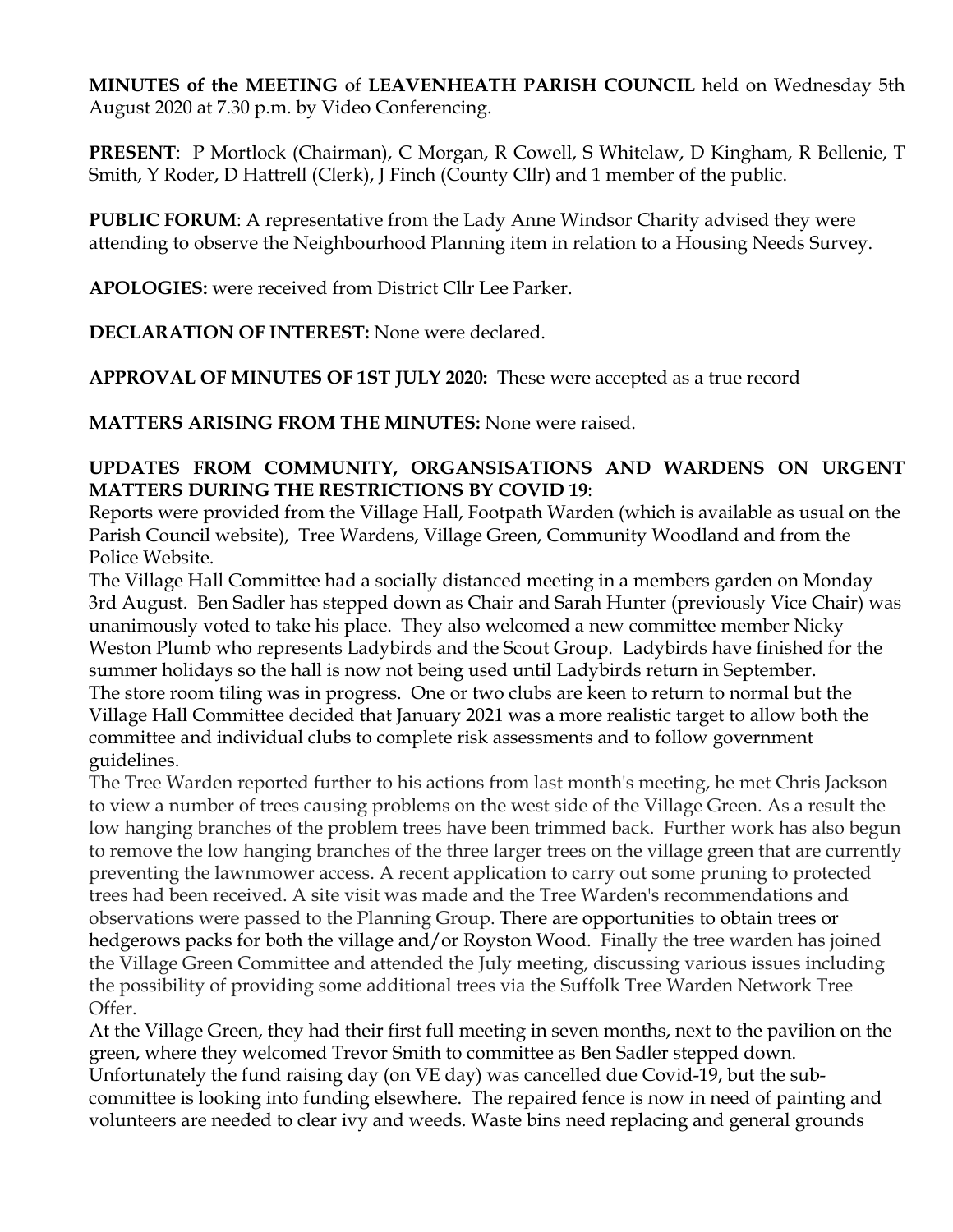maintenance continues including Grass cutting and strimming under the annual contracts funded by the Parish Council.

Members expressed their thanks to Ben Sadler for all he has done for the Village Hall as Chair and the Village Green as member of the Committee for some years now.

At the Woodlands, as noted on the front page of the LSPN magazine, a new trail in Rowley wood has been made. With input from Stoke primary school, words and pictures are available on Stoke website to enhance enjoyment of the new trail.

From the Police website no crimes were reported in Leavenheath since the last meeting.

**BABERGH DISTRICT COUNCIL REPORT:** District Councillor Lee Parker had sent apologies.

**SUFFOLK COUNTY COUNCIL REPORT:** County Cllr J Finch attended and reported on the continuing "Stick with it Suffolk" message and in particular encouraging everyone to wear face coverings in shops, on public transport and in any other locations where distancing is difficult. There is a new website bringing together all coronavirus data in Suffolk:

www.healthysuffolk.org.uk/jsna/coronawatch

The sale of Chilton Woods, which was delayed due to the lockdown, is likely to go ahead in the next 6 months to Housing developer Taylor Wimpey. This will bring 1150 new homes and facilities. The Hold, which will house Suffolk archives at Ipswich Waterfront, is nearing completion. Funding is secured for summer holiday activity and food programme which will support disadvantaged families. Trade waste is now accepted at Hadleigh and Sudbury recycling centres. Virtual information sessions are available on Adoption and Fostering as demand has increased in this area.

**NEIGHBOURHOOD PLANNING UPDATE:** There were 4 resignations from the Neighbourhood Planning Committee linked to the orchard site being included in the Local Plan. The remaining Committee have detailed as much information in a leaflet to residents seeking views on whether to proceed with site allocations. The Parish Council Chairman reminded the meeting that the proposals put forward by the Lady Anne Windsor Charity would address Local Housing Needs of people with a connection to Leavenheath which should be distinguished from general needs housing often associated with the affordable housing element of private developments. The catchment for general needs housing is far wider and doesn't necessarily help communities stay together. To ensure houses are not built in excess of the need, the representative from Lady Anne Windsor Charity explained their scheme would start small and only be extended where a need in Leavenheath was identified. A Housing Needs Survey more specific than the one already undertaken by the Neighbourhood Housing Group would be required to enable the Lady Anne Windsor Charity to proceed with a development off Plough Lane. A decision as to whether to proceed with a further Housing Needs Survey will be taken once the results of the Leaflet Survey are available.

**CORRESPONDENCE:** On-going correspondence were discussed and no further actions were agreed.

**URGENT HIGHWAYS SAFETY MATTERS**: There were good reports following the re-painted SLOW markings on Stoke Road.

**FINANCE:** The Bank Balances as at 31st July are £460059.82 in the Community Account and £15504.38 in the Rate Reward Account making a total of £61564.20.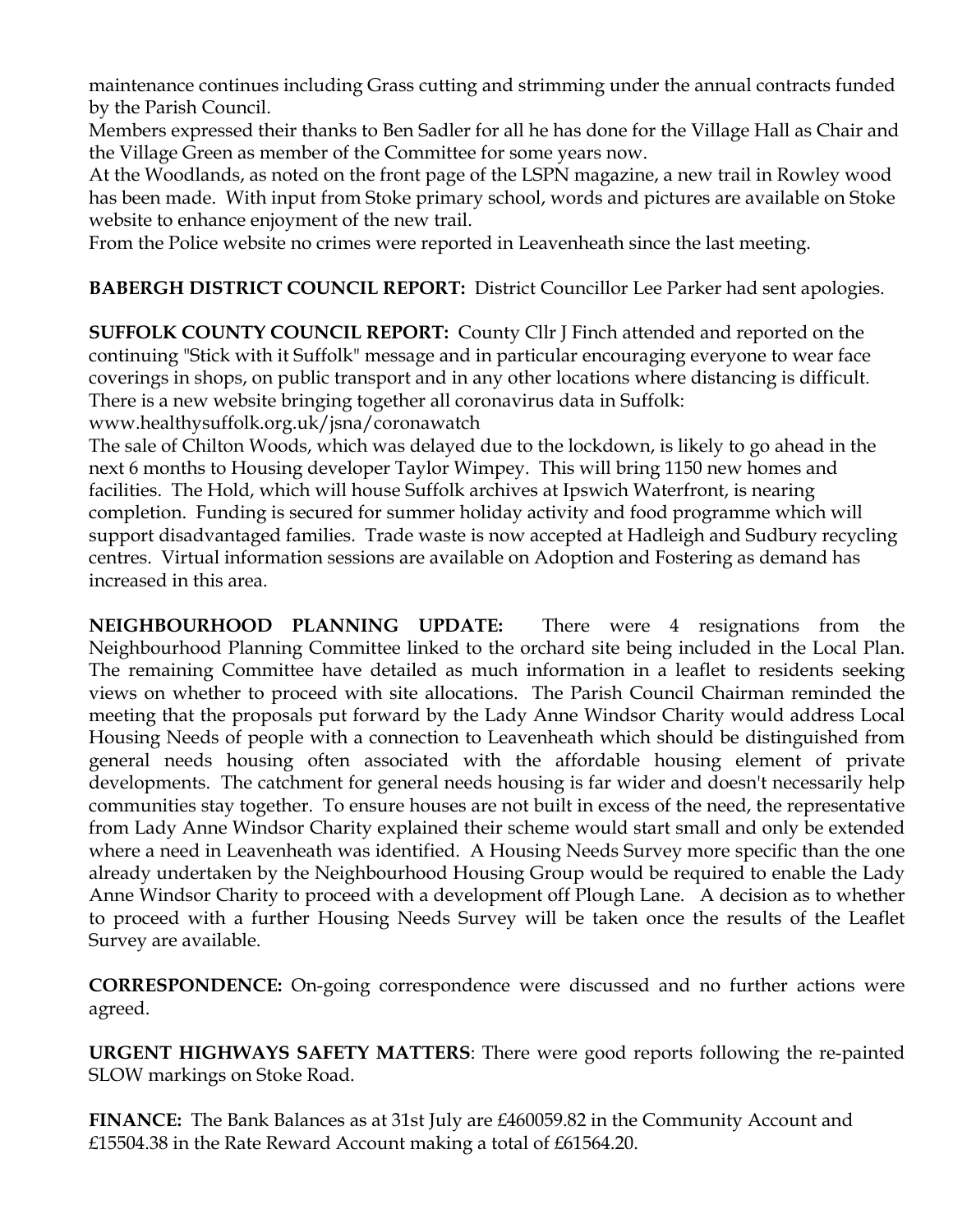| The following pre-agreed payments were made: - |
|------------------------------------------------|
|------------------------------------------------|

| Cheque No.            | Amount | Payee                      | <b>Details</b>            |
|-----------------------|--------|----------------------------|---------------------------|
| As at 31st July       |        |                            |                           |
| <b>Funds Transfer</b> | 640.00 | E V Harrison               | $N/$ Planning             |
| <b>Funds Transfer</b> | 594.00 | P J Goodyer                | Defibrillator             |
| Funds Transfer        | 451.99 | D K Hattrell               | Clerk's Salary            |
| <b>Funds Transfer</b> | 100.40 | <b>Inland Revenue Only</b> | <b>Clerk's Deductions</b> |
| <b>Funds Transfer</b> | 163.76 | <b>SCC Pension ACC</b>     | Clerk's Pension           |
| <b>Funds Transfer</b> | 434.40 | Tree & Lawn Co Ltd         | V Green Contract          |
| <b>Funds Transfer</b> | 234.00 | SALC                       | Internal Audit Fee        |
| <b>Funds Transfer</b> | 110.00 | Ask Neil Ltd               | V Green post              |
| <b>Funds Transfer</b> | 108.00 | T Mann                     | Covid Response Expenses   |
|                       |        |                            |                           |

The Internal Audit Report has been received with all matters approved and the document is available on our website. Recommendations will be discussed at the September Meeting - **Action Clerk.** In recognition that the new Defibrillator as been provided free of charge, it was agreed to make a charity payment of £500 to East of England Ambulance Service - **Action Clerk.**

**MAINTENANCE OF VILLAGE ASSETS:** It was noted the Radleys Lane bench was in need of attention as it is completely hidden under vegetation. T Smith volunteered to clear the foliage - **Action T Smith**. It was agreed for the Chairman to review the condition of the litter bins on the Village Green to double check which need replacing. Members agreed to delegate this matter to the Chairman and agreed in principle to replace up to 3 bins if required **- Action Chairman.** 

**CONSIDER WHEN TO RESUME A NORMAL AGENDA FOLLOWING COVID-19 CHANGES:** Members were happy with the new meeting format and decided to continue with it.

**REPORTS AND QUESTIONS FROM CHAIRMAN AND MEMBERS :** Firstly a vote of thanks was agreed to the Neighbourhood Planning Group for all the work and progress they have made so far on behalf of the Village. Spare keys had been received for the Public Open Space path gate. D Kingham continues to update the Facebook Page on Parish Council matters.

The meeting closed at **8.58 p.m**.